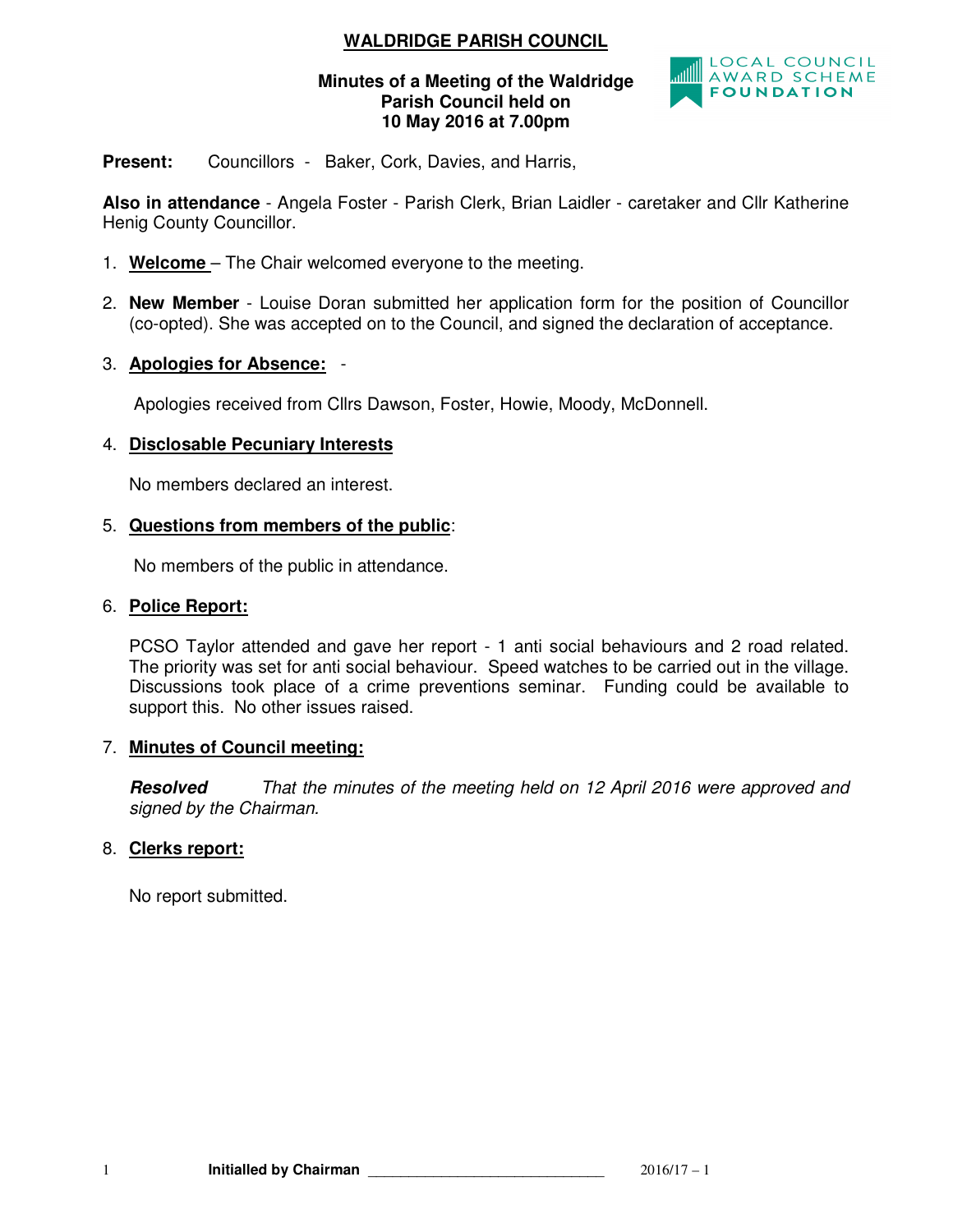### 9. **Parish Matters and on-going items**

#### a) **Planning applications received**

- None received
- b) **To consider any planning applications received after the agenda was published.** 
	- None received
- c) **County Councillors report** Cllr Henig submitted her report covering:

**Road Safety** - Street lighting

**Local Environment** – Flood fence / Forestry

**Other** - Car parking scheme / Birch View playground / Project funding

**Resolved:** Report noted.

- d) **Annual return** The Council received and considered the Annual Return for the year ended 31 March 2016 which included the Statement of Accounts, the Annual Governance Statement and the Financial Information in section 4 of the Annual Return relating to the annual Internal Audit Report. They took on board all suggestions made.
	- **Resolved** To approve the Statement of Accounts for the year ended 31 March 2016

**Resolved** To approve the Annual Governance Statement for the year ended 31 March 2016

e) **Street lighting** - A service level agreement was received for a 10 year plan. Two copies to be signed and returned. One copy will be returned to the Parish.

**Resolved:** Cllr Davies signed, witnessed by the Clerk.

f) **Inn on the Green -** A stopping up order has been received from public rights of way to cease the footpaths in front of the new development.

**Resolved** The Parish approved this, but would like to see a path placed parallel to the main road, to make this a safe place to cross the road. The Clerk to contact PROW

### g) **Fitness equipment / Millennium Green / goal posts / fun hoop monthly inspections –**

**Resolved:** Report noted, no issues raised

h) **Kitchen blinds / cupboard** - A quote received of £94.64 to replace both blinds. A cupboard still needs to be sought.

**Resolved:** It was agreed to get the blinds.

i) **Abandoned cars on Hammerhead** - Two cars which have been abandoned for months are still there. Cllr Henig to see if the wardens are able to do anything.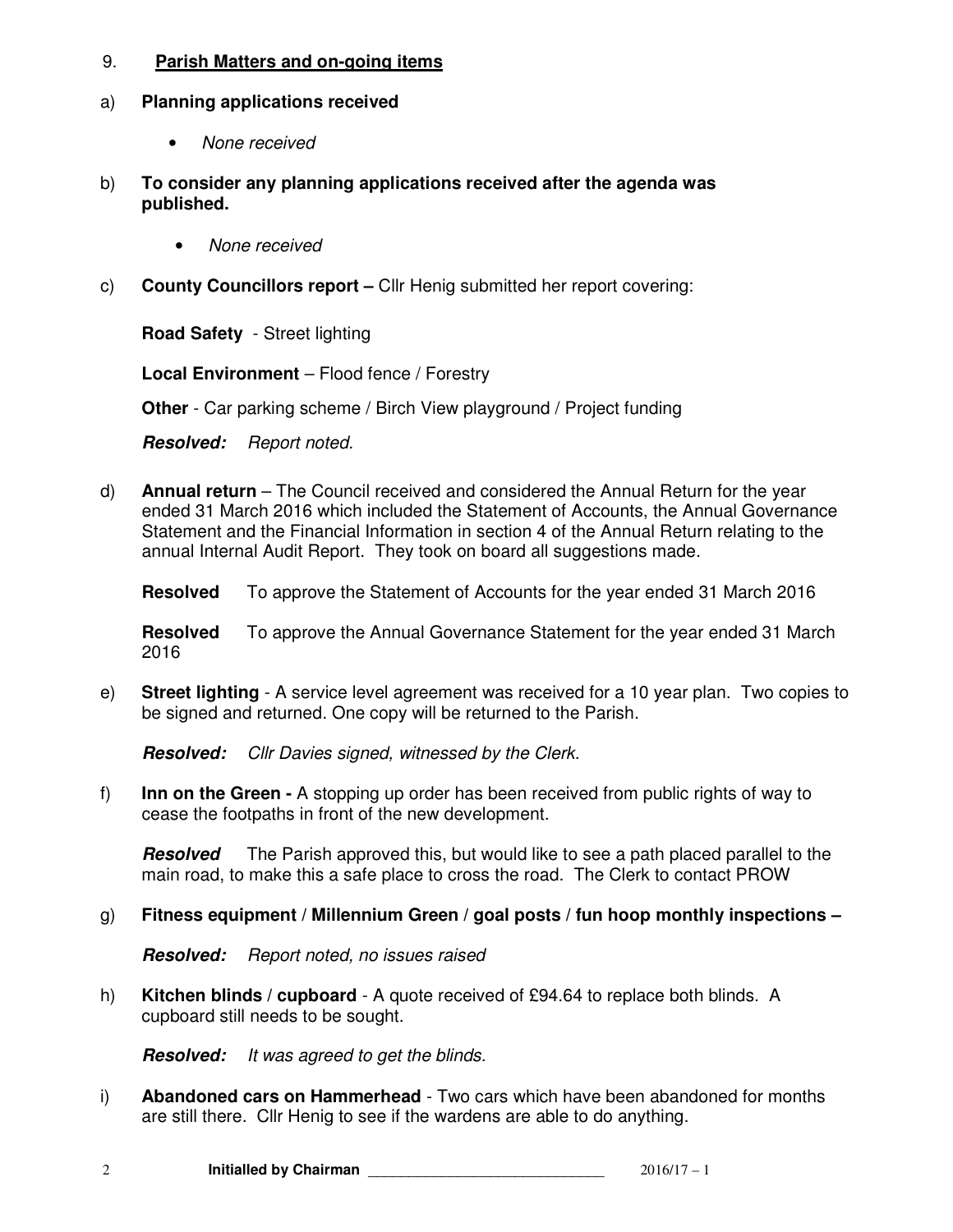- j) **June meeting** Due to the Clerks holidays, the agenda will be sent out early.
- k) **Timetable of events** CDALC forthcoming events (if any)
	- Nothing arranged

### l) **Correspondence received**

- Nothing received
- m) **Correspondence received after agenda published** (to note only)
	- Nothing received

# n) **Waldridge in Bloom working group update –**

• Cllr Cork gave an update and noted the judges comments.

### o) **AAP forum updates** –

- Nothing to report
- p) **Urgent issues for noting** (Clerk to use delegated powers if necessary) **and any items Councillors wish to agenda for next meeting**

### 10. **Financial Matters**

|   | (a)  | <b>Payments</b>                                                                                                  |                                                         |  |
|---|------|------------------------------------------------------------------------------------------------------------------|---------------------------------------------------------|--|
|   |      |                                                                                                                  | <b>Resolved:</b> That the following payments be agreed: |  |
|   |      |                                                                                                                  |                                                         |  |
|   | (1)  | That the sum of £612.55 be paid to Mrs A Foster (April 2016 wage) this to include                                |                                                         |  |
|   | (2)  | one increment agreed in contract                                                                                 |                                                         |  |
|   | (3)  | That the sum of £203.30 be paid to Mr B Laidler (April 2016 wage) this to include<br>increase to the living wage |                                                         |  |
|   | (4)  | That the sum of £130.00 be paid to D Gross - sculpture maintenance                                               |                                                         |  |
|   | (5)  | That the sum of £50.00 be paid to Citizens advice                                                                |                                                         |  |
|   | (6)  | That the sum of £600.00 be paid to P Evans - carnival funfairs                                                   |                                                         |  |
|   | (7)  | That the sum of £247.80 be paid to Tower mint - medals                                                           |                                                         |  |
|   | (8)  | That the sum of £48.00 be paid to St Johns Ambulance - Easter event                                              |                                                         |  |
|   | (9)  | That the sum of £120.00 be paid to Charlton Fencing - replacement of sign (this                                  |                                                         |  |
|   | (10) | only if work has been carried out)                                                                               |                                                         |  |
|   |      | That the sum of £420.00 be paid to SM Lowery - Audit                                                             |                                                         |  |
|   | (11) | That the sum of £48.00 be paid to St Johns Ambulance - Queens birthday                                           |                                                         |  |
|   | (b)  | <b>Receipts</b>                                                                                                  |                                                         |  |
|   |      | <b>Resolved:</b><br>That the following receipts be noted:                                                        |                                                         |  |
|   |      |                                                                                                                  |                                                         |  |
|   | (1)  | That the sum of £30.00 was received for room hire                                                                |                                                         |  |
|   | (2)  | That the sum of £3,390.00 was received from DCC re allotments pipes                                              |                                                         |  |
|   | (3)  | That the sum of £543.34 was received from HMRC - VAT refund                                                      |                                                         |  |
|   | (4)  | That the sum of £300.00 was received from AAP - grant for Queens birthday                                        |                                                         |  |
|   | (5)  | That the sum of £30,638.00 was received from DCC - precept                                                       |                                                         |  |
| 3 |      | <b>Initialled by Chairman</b>                                                                                    | $2016/17 - 1$                                           |  |